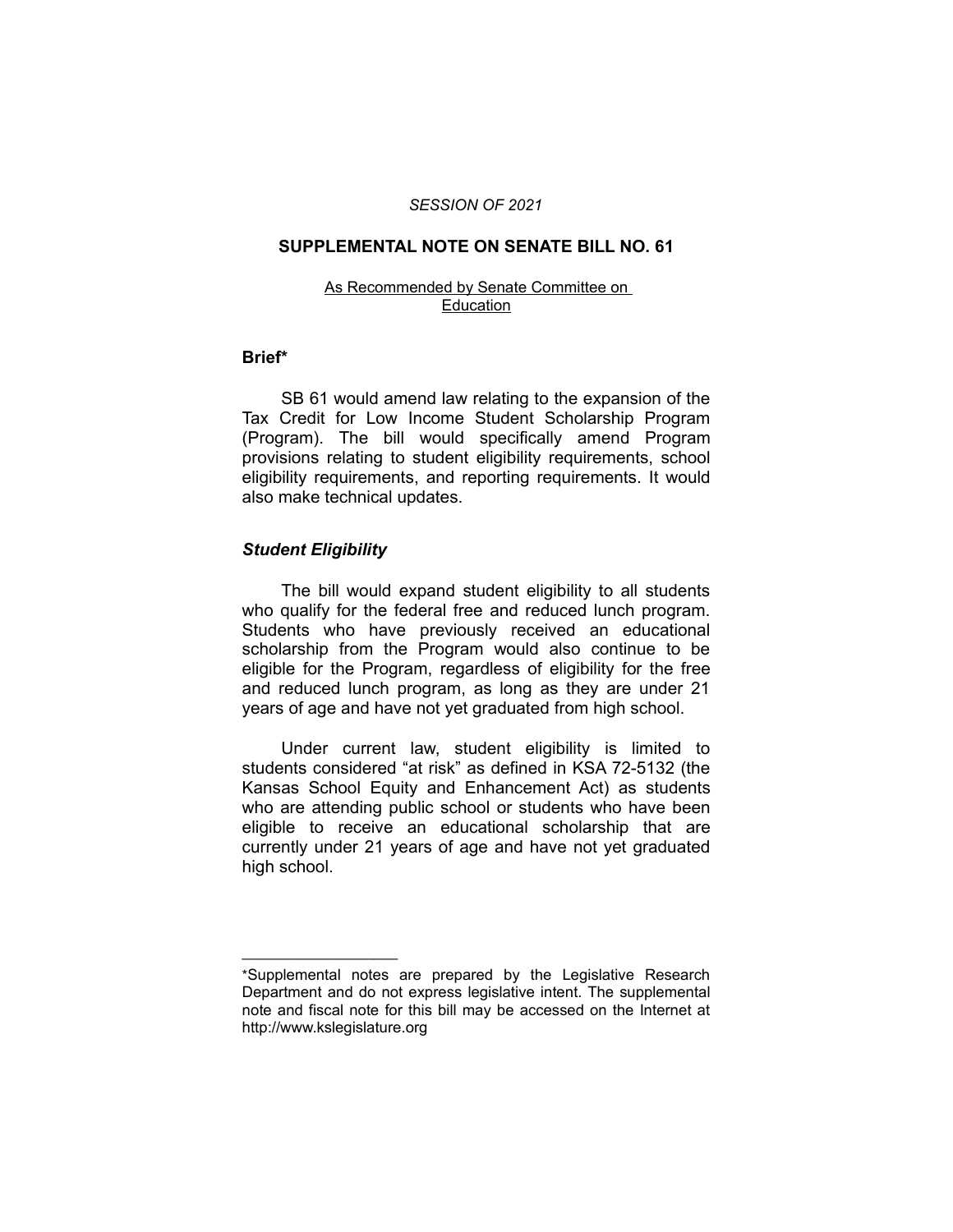## *School Eligibility Requirements*

The bill would expand the list of public schools whose students are eligible for the Program to include all schools operated by a unified school district.

Under current law, students in public elementary schools identified as one of the 100 lowest performing schools are permitted to utilize the Program.

## *Reporting Requirements*

The bill would add a requirement for qualified schools participating in the program to prominently display a link on their website that directs individuals to statutorily published reports on the Kansas State Department of Education's website as pursuant to requirements in law pertaining to accountability reports.

# *Technical Amendments*

The bill would make several technical amendments.

# **Background**

The bill was introduced by the Senate Committee on Education at the request of Ace Scholarships SGO, Kansas LLC.

[*Note:* A companion bill, HB 2068, as been introduced in the House.]

# *Senate Committee on Education*

In the Senate Committee hearing on January 26, 2021, **proponent** testimony was presented by representatives of Ace Scholarships SGO, Kansas LLC; the Catholic Education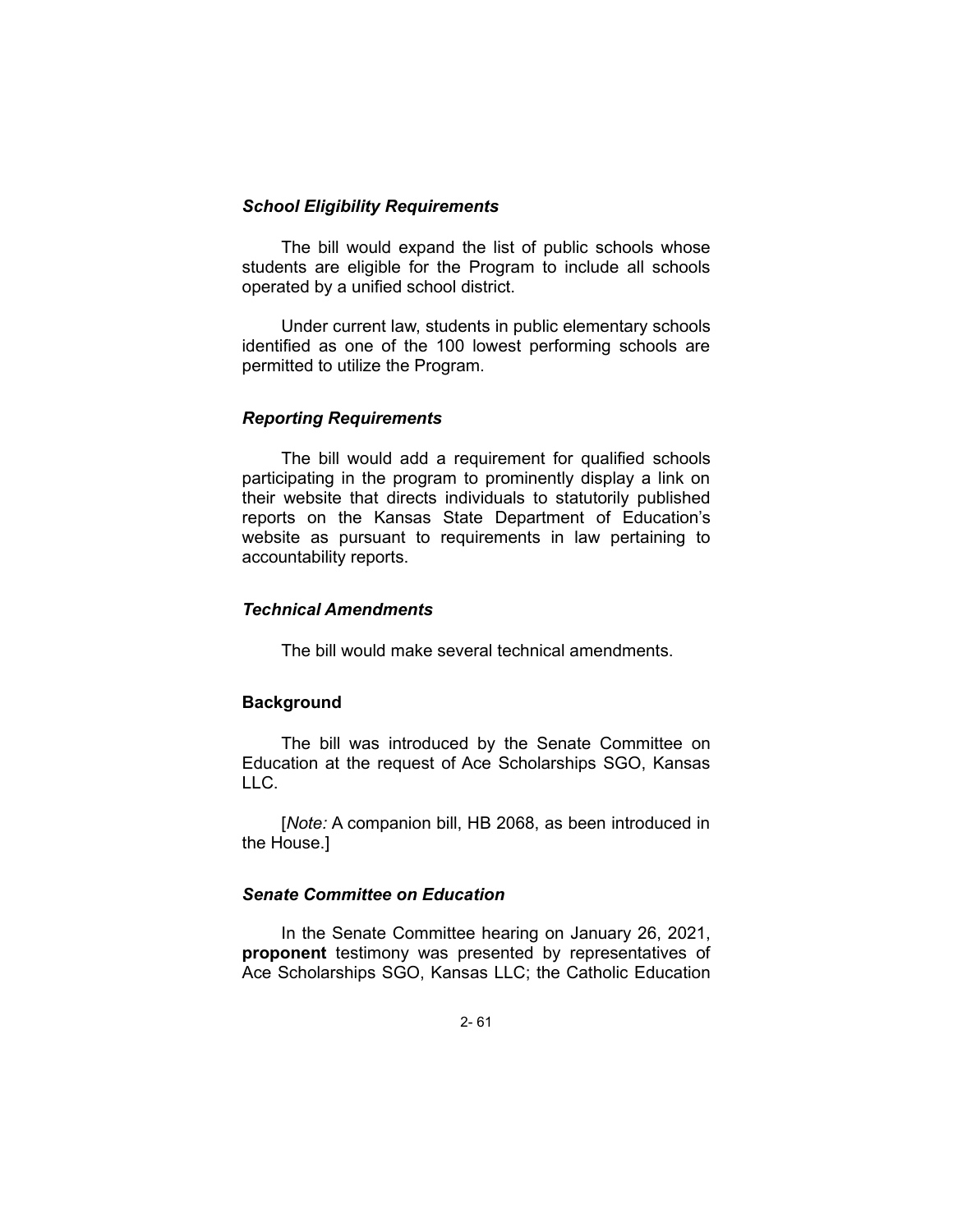Foundation; Ed Choice; Holy Savior Catholic Academy; Support Catholic Schools; and a private citizen. Written-only **proponent** testimony was provided by representatives of Americans for Prosperity, the Catholic Diocese of Wichita, Excel in Ed in Action, Holy Family Catholic School, the Institute for Justice, the Kansas Catholic Conference, Kansas Policy Institute, Sacred Heart Cathedral Catholic School, St. Anne Catholic School, St. Patrick Catholic School; and two private citizens. The proponents generally stated that these changes would create a more equitable system that more accurately reflects families' financial situations. They also stated that this would align the Program with similar programs found in other states.

**Opponent** testimony was provided by representatives of Game On for Kansas Schools, the Kansas Association of School Boards, the Kansas PTA, the Mainstream Coalition, Pittsburg Community Schools, and the Shawnee Mission School District. A representative of the Kansas School Superintendents Association and United School Administration of Kansas also provided testimony. Writtenonly **opponent** testimony was provided by the Blue Valley School District, Education First Shawnee Mission, Kansas National Education Association, Kansas State Board of Education, Olathe Public Schools, Schools for Quality Education, Seaman Unified School District, Spring Hill School District, Stand Up Blue Valley, USD 231 (Gardner Edgerton), and USD 265 Board of Education (Goddard). The opponents generally stated that these changes go against the original purpose of the Program by removing the school eligibility requirement for students who may utilize the Program. They also stated that unlike public schools, the qualified schools would be allowed to choose which students they wanted to accept.

No neutral testimony was provided.